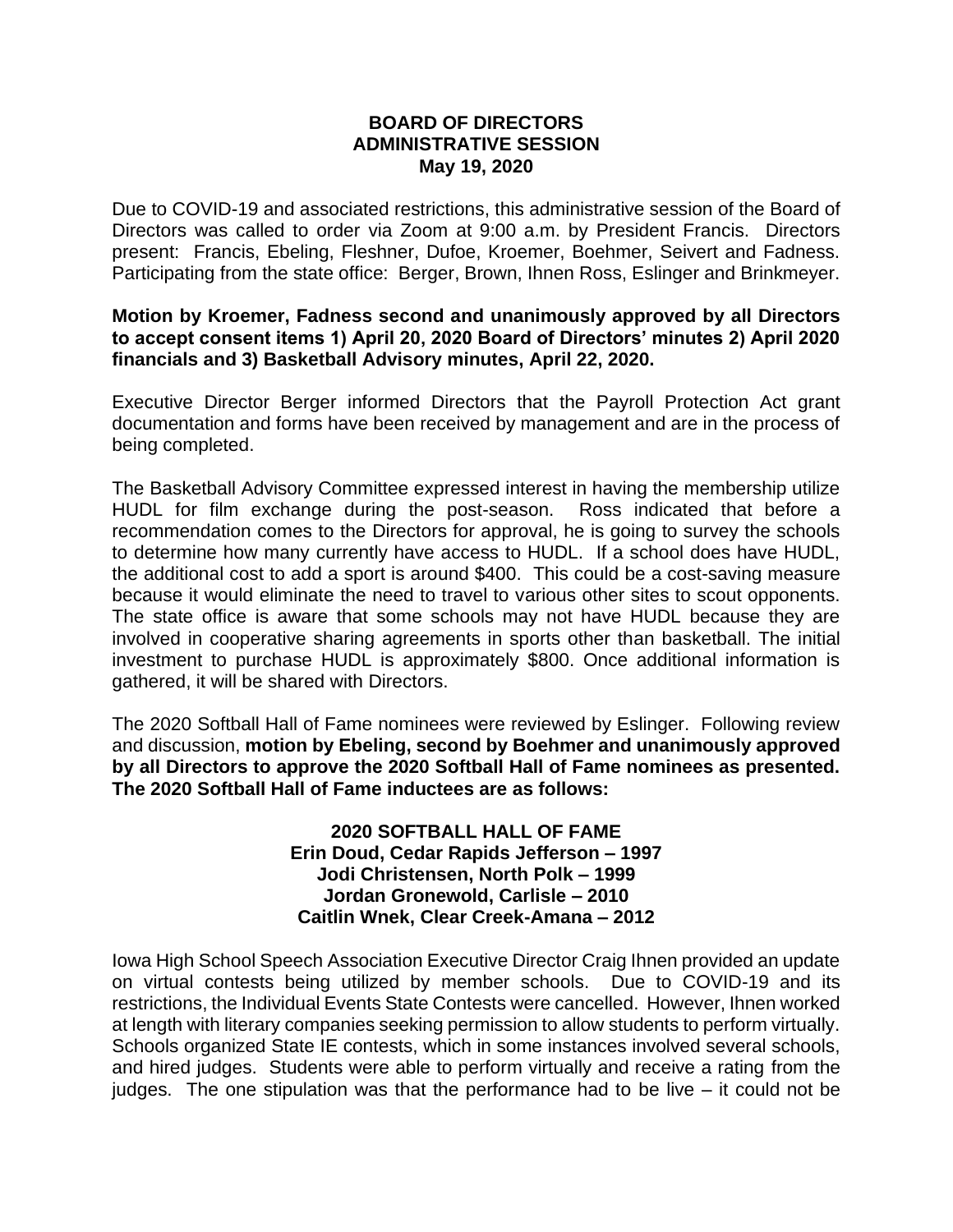taped. Ratings were forwarded to the state office, and performers who were recommended for All State recognition received a medal. One example of this structure benefitting a student occurred at Shenandoah High School. They had an exchange student from Finland who was involved in IHSSA Individual Events. Because of COVID-19 she had to return to Finland. But because of the virtual contests, she was able to perform for judges and receive a rating all from her home in Finland. Numerous states have contacted Ihnen seeking information on how Iowa was able to do virtual contents. Copyright companies have been very good about allowing Iowa schools to use their material. Over 100 schools have been involved in virtual contests and that number continues to increase.

Eslinger shared with Directors the Bowling Advisory Committee minutes, April 27, 2020, which must go before the Joint Committee before any action may be taken by either the IGHSAU or IHSAA. Once the minutes have been approved by the Joint Committee, management will provide the committee's recommendations. Prior to that occurring, Eslinger provided a few points of interest contained in the minutes. Because the two athletic organizations are finding it increasingly difficult to secure state qualifying sites, the committee discussed charging lineage fees to participating schools. The fee would include \$50 per girls' team and \$50 per boys' team payable to the host school. The host school would then determine how those funds are distributed to the host bowling facility. The committee supported the idea of having the 12 highest non-qualifying individual scores from each class qualify for the state tournament. These individuals would bowl together and would bowl their individual games and be able to compete for the individual championship. Both IGHSAU and IHSAA have concerns with potential issues that could arise if the number of individual qualifiers was increased. Those concerns include an increase in attendance at the state meet, which could create overcrowding and 2) potentially increasing the range of scores between the highest score and lowest score of individual qualifiers. The IGHSAU and IHSAA have limited data on scores from the joint qualifying meets and would like to obtain more before addressing the issue. The committee would also like to add a substitute position on the joint qualifying meet/state meet roster and for the substitute to be permitted competition in individual games due to injury only and permitted competition in baker games at the coach's prerogative. Discussion ensued regarding the lineage fees. It was noted that in golf, schools pay a green fee and paying lineage would be similar. Executive Director Berger stated management would look into paying a stipend to host facilities as is done in cross country. Kroemer stated her biggest challenge is paying \$5.00 per bowler anytime the kids want to practice. Also mentioned was the need for schools to retain some money whether it is admission or entry fees. Following Joint Committee's review of the Bowling Advisory Committee minutes and additional research done by IGHSAU and IHSAA recommendations will be brought to the respective boards.

Brinkmeyer informed Directors that the 2020 Robert B. Smiley Scholarship recipient has been selected. The state office received over 100 applications. This year's recipient is Brennah Ricketts from Midland High School. Brennah participated in volleyball, softball, golf, track and band. She was a member of the Spanish Club and the FFA. Her volunteerism includes Highway clean-up and counselor at Camp Wyoming. A \$1,000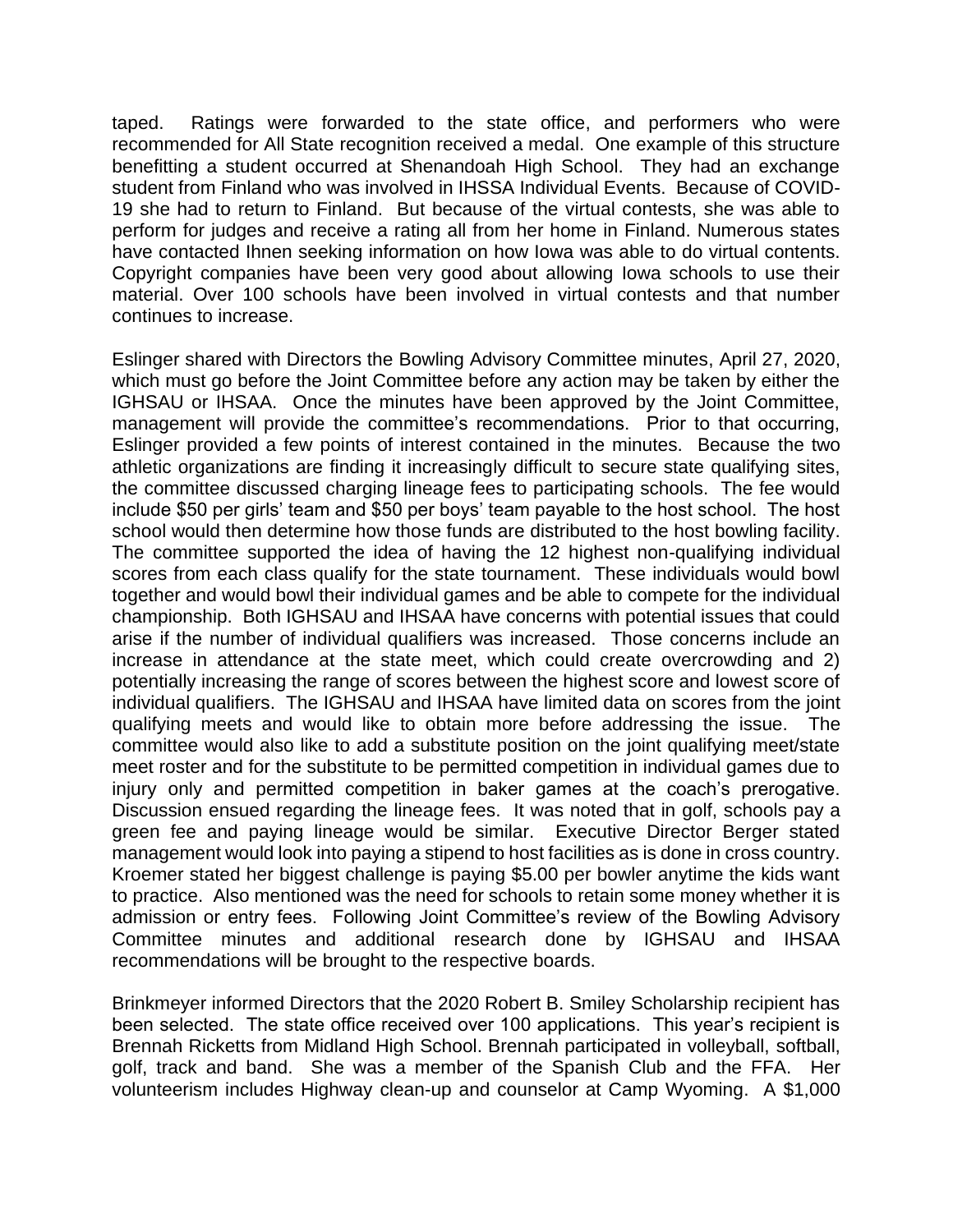scholarship will be directed to the Iowa college or university of her choice. Discussion ensued regarding the Bernie Saggau award. The IHSAA provides a plaque to every school which in turn is presented to a student. The recipient is chosen by the school. selected by the school. Francis raised the question about the possibility of establishing a similar award from the IGHSAU. Not every member school has a female student-athlete every year that meets the criteria for the E. Wayne Cooley Scholarship. However, every school that has a nominee is provided a large plaque recognizing the student's accomplishment. Boehmer suggested that an Iowa Girl award be created. Every member school could nominate a female student that meets specific criteria. In turn the state office could provide an Iowa Girl plaque recognizing the student's achievements. Discussion ensued.

Executive Director Berger informed Directors that the contract with Drake University allowing the IGHSAU and IHSAA to utilize its facilities for the state track and field championships expires at the end of May 2020. Representatives from the IGHSAU, IHSAA and Drake University met to discuss the contract via Zoom. It was determined that the contract would be extended for one year and that representatives from the three organizations would meet when circumstances allow to discuss specific adjustments that need to be made.

The staff continues to work from home due to COVID-19. Executive Director Berger established a Return to Work procedure when the appropriate time arises and staff may return to the office. The document was reviewed by Directors and brief discussion ensued.

Lengthy discussion ensued regarding proposed post-season softball and return to play information due to COVID-19. Executive Director Berger informed Directors that if Governor Reynolds relaxes restrictions and allows junior high and high school softball to begin on June 1, the post-season would need to be moved back one week. Practice would begin on June 1 with the first competition on June 15. Francis asked for input from Directors regarding moving forward with softball. If the governor relaxes restrictions and indicates softball may be played, Executive Director Berger needs to know the Board's position regarding moving forward. It will be a quick turnaround from when the governor makes her announcement to when the IGHSAU will need to react. Boehmer and Kroemer have spoken with several athletic directors and they received mixed messages. Some athletic directors are more apprehensive about moving forward because they don't know how it will work logistically. Then there are other athletic directors that say let's do what we can and play. We could see a domino effect within conferences if one school decides not to play, others will follow suit. The local school district will make the determination to play or not to play. A survey was sent to all umpires asking if they intend to officiate this summer if softball is played. Seventy-five percent of the respondents indicated they would work. Various officials' organizations have been in discussion regarding the development of specific criteria for umpires to use during games. Ebeling was of the opinion that we don't know how long it will be until a COVID-19 virus vaccine will available and we are going to have to learn to live with it until then. If the governor relaxes restrictions and we can move forward with softball, it was his opinion that we find a way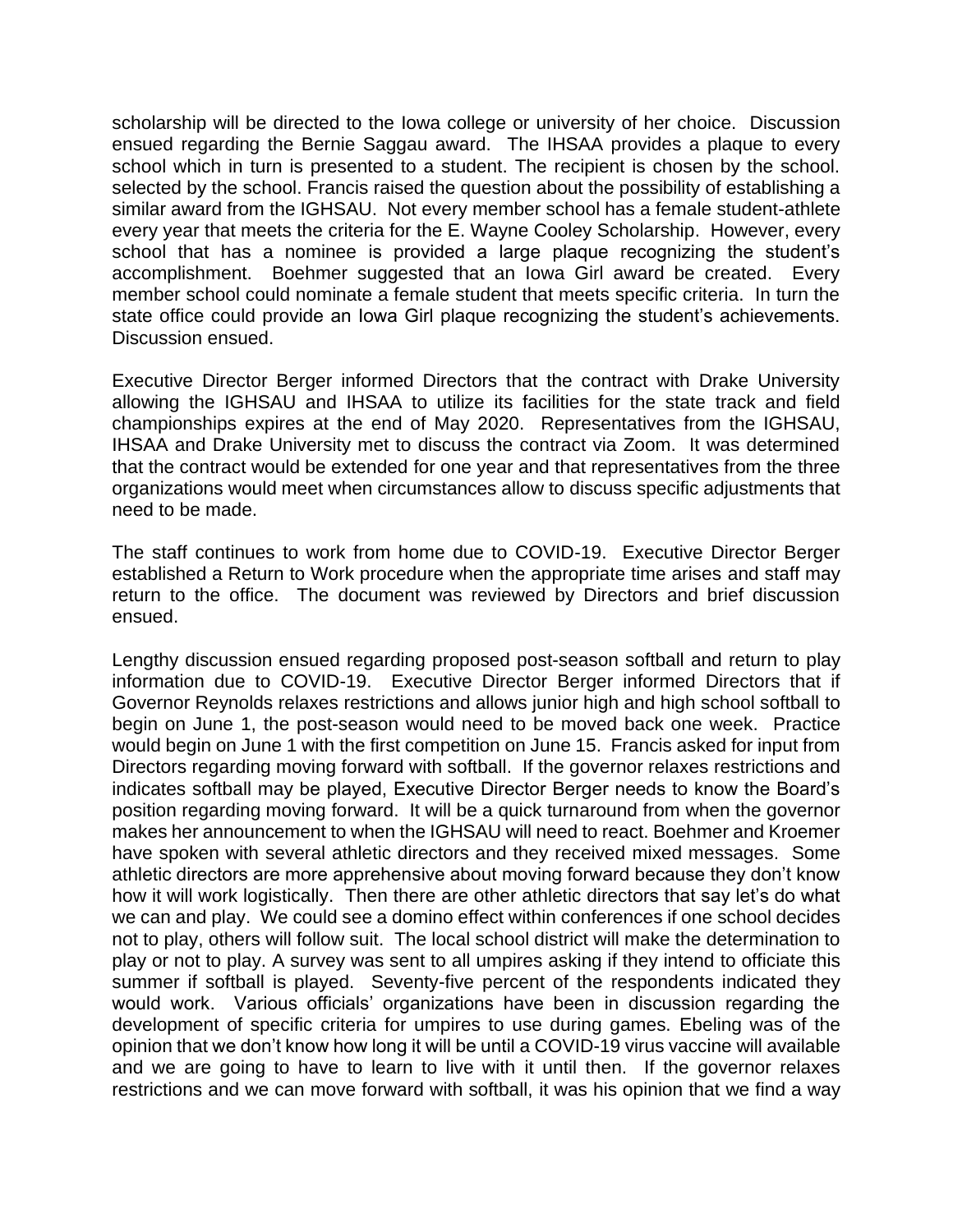to do so. Most schools will take their lead from the IGHSAU and IHSAA regarding their guidelines. Executive Director Berger and Executive Director Keating have agreed decisions and logistics of moving forward and playing softball and baseball need to be done together. Several questions were raised if play is allowed to resume, such as how many students may ride the bus at one time or what if someone on the team tests positive? Will the team need to be quarantined for two weeks and what about the opposing team? Who is responsible for tracking, etc.? Executive Director Berger stated she expects the guidelines would come from the Department of Education and Department of Health. Fadness commented that the question is not should we play but rather how we make it safe. Consensus of the Board was if allowed, we move forward with softball and quidelines to make it as safe as possible. Ebeling – yes, Dufoe – yes, Fleshner – yes, Boehmer – yes, Fleshner – yes, , Kroemer – yes, Fadess – yes and Francis – yes. Executive Director Berger will begin to gather information to create a document that includes guidelines and questions and answers and have it ready to provide to the membership if we are able to move forward with softball.

Management has been researching the recommendation from the educational-based activities AdHoc Committee to move state soccer to the same week as the boys' state tournament. Calendars were shared with Directors reflecting how it would appear if the two soccer tournaments were played during the same week. By moving the soccer tournament, it impacted all spring sports dates. A thorough review of the impact was presented by Berger and Ross. In the past there were some schools preferring not to host because of various reasons, but with the proposed date change, it will eliminate that problem. Consensus of Directors was to move forward with the possible change. Executive Director Berger indicated she will meet with the staff on the next step to share the information with the advisory committees.

The Classification Committee has discussed various ways to reclassify. One idea was to classify based on gender only. Ross researched the idea and how it would affect the current classification structure. It did have some impact although not a great deal. Reminder was given that joint sports would continue using the total BEDs count. Discussion ensued on how such a change would affect cooperative sharing agreements. Ross indicated that cooperative sharing policy appears in IGHSAU By-Laws 36.20(5). The new language that would address a classification change within the ByLaws is as follows: All students participating under the agreement are enrolled in one of the schools, are in good standing and meet all other eligibility requirements of these rules. *For IGHSAU Cooperative Sharing Agreements that are not joint IGHSAU/IHSAA sports (swimming and diving, volleyball, basketball, golf, soccer, tennis and softball): The total BEDs for the cooperative sharing agreement (used for classification) is the total BEDs enrollment of all female students enrolled at all of the schools within the cooperative sharing agreement for that sport. For IGHSAU cooperative sharing agreements that are joint IGHSAU/IHSAA sports (cross country, bowling, track and field): The total BEDs for the cooperative sharing agreement (used for classification) is the total BEDs enrollment of all students enrolled at all of the schools within the cooperative sharing agreement for that sport.* After discussion, Directors indicated they would like input from the Representative Council.